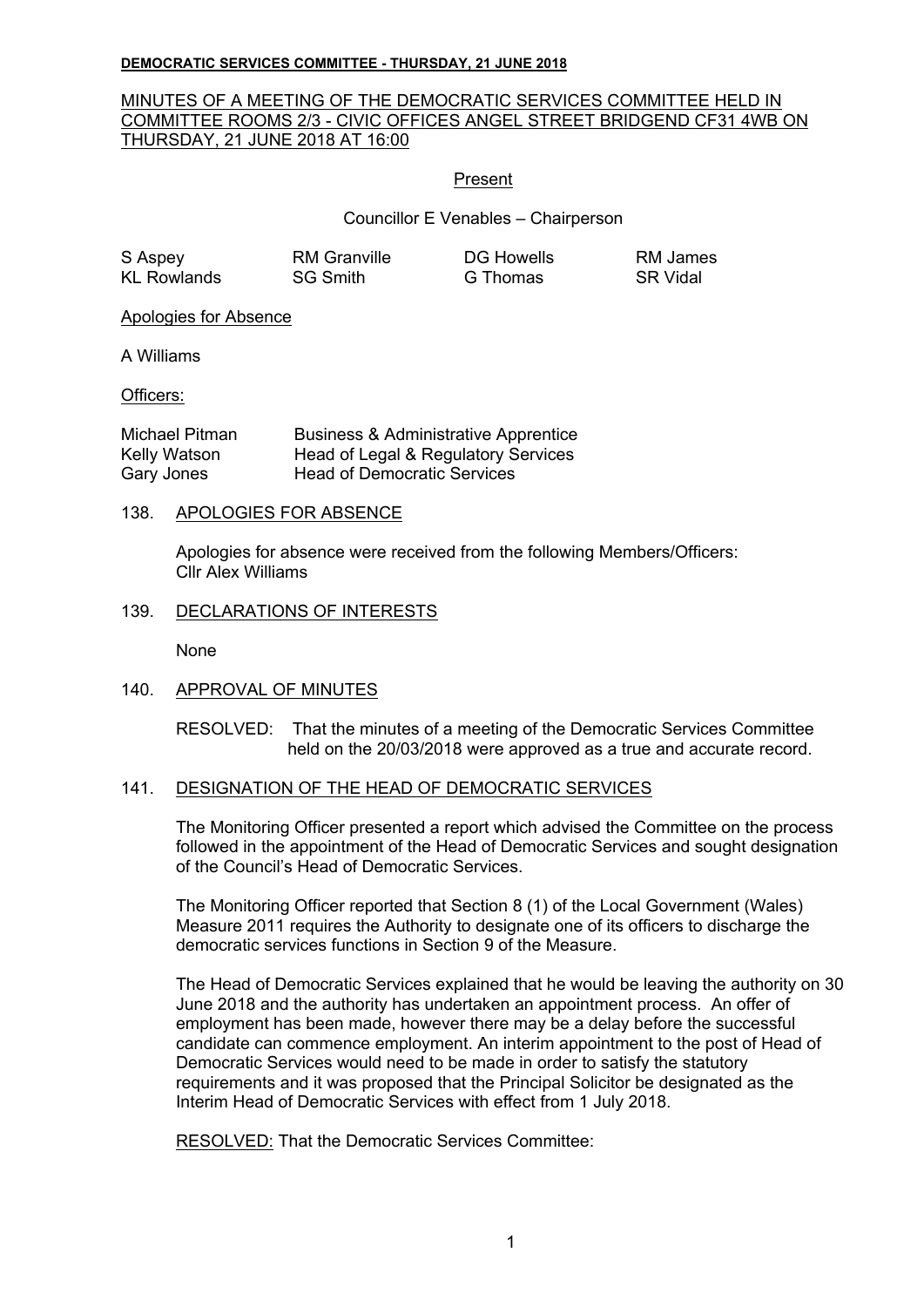- (1) Designated the post of Head of Democratic Services as the statutory Head of Democratic Services for the purposed of the Local Government (Wales) Measure 2011.
- (2) Designated the Authority's Principal Solicitor as the interim Head of Democratic Services to discharge the democratic services functions of the Council with effect from 1 July 2018 until the new post holder commenced employment.

# 142. SERVICE AND PERFORMANCE UPDATES

The Head of Democratic Services presented an update on the performance of services provided to Elected Members.

He presented an update on the number of referrals received between 1 March and 31 May 2018, with the benchmark set in November 2013 that approximately 45% of referrals were completed within the 10 day target period. He also reported on the number of completed referrals between 1 June 2017 and 31 May 2018 and explained that the benchmark set in November 2013 that 90-95% of referrals should be completed within the 3 month period. During the period, January 2018 was the only month that fell below this average with 89.05% of referrals being completed.

The Head of Democratic Services proceeded to explain the member development activities held as part of the Member Development Programme, together with a summary of attendance for each topic of the programme. He then explained each of the topics that are scheduled on the Member Development Programme and outlined topics identified for inclusion on the Member Development Programme.

A member asked in relation to the GDPR being classified as essential for all members and what could be done if Members do not attend. The Head of Democratic explained that although the Authority has stated that it is essential, there is no legal obligation for Members to do so and therefore cannot be penalised for it, unless the White Paper were to state otherwise.

He also explained the changes he has made for the next GDPR session based on the comments made by Members who attended the first session. He informed the Committee that the Principal Solicitor will also attend the session to give clarity on some of the terms in the form of Member Referrals so that Members have a clearer understanding of GDPR.

The Head of Democratic Services detailed the scheduled topics for future Pre-Council Briefings. The first topic on the list was listed as Bryntirion but should be Bryncethin would no longer be going ahead on the 18<sup>th</sup> July as the representatives of Bryncethin Campus were unable to attend. Members agreed to reschedule the session for the  $21<sup>st</sup>$ November Pre Council Briefing.

Members were requested to consider scheduling Pre- Council Briefings on Community Transport on 18 July and on the Rural Development Plan on 24<sup>th</sup> October. The Committee also considered the need to have a Member Development Session in October for 'How to use Bridge Maps'.

The Head of Democratic Services reported on the number e-learning modules that have been completed by Elected Members.

To date, there has been minimal engagement with the e-learning facilities and Members were asked what they think could be done to encourage Elected Members to make